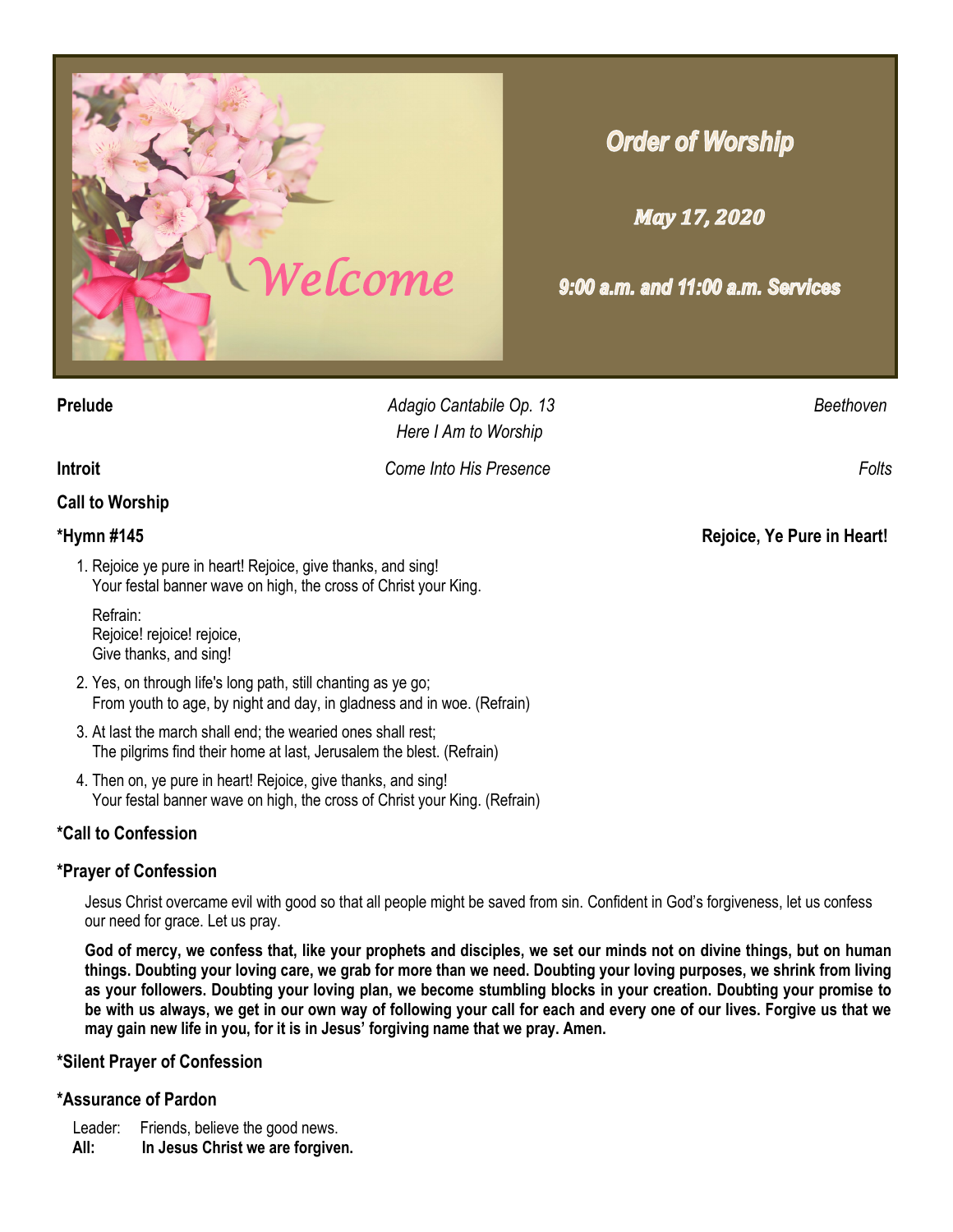### **\*Congregational Response** *Gloria Patri*

### **Welcome and Announcements**

### **Presentation of Tithes and Offerings**

| <b>Offertory</b> | Ave Maria     | Schubert |
|------------------|---------------|----------|
|                  | See A Victory |          |

 **\*Prayer of Commitment and the Lord's Prayer**

 **Our Father, who art in heaven, hallowed be thy name. Thy kingdom come, thy will be done on earth as it is in heaven. Give us this day our daily bread; and forgive us our debts as we forgive our debtors; and lead us not into temptation, but deliver us from evil. For thine is the kingdom and the power and the glory, forever. Amen.** 

 **\*Choral Response**

**Anthem** *Goin' to the Holy City Martin/Williams*

# **Scripture Reading 1:4-10**

<sup>4</sup> The word of the LORD came to me, saying,

5 "Before I formed you in the womb I knew you, before you were born I set you apart; I appointed you as a prophet to the nations."

6 "Alas, Sovereign LORD," I said, "I do not know how to speak; I am too young."

<sup>7</sup> But the LORD said to me, "Do not say, 'I am too young.' You must go to everyone I send you to and say whatever I command you. <sup>8</sup> Do not be afraid of them, for I am with you and will rescue you," declares the LORD.

9 Then the LORD reached out his hand and touched my mouth and said to me, "I have put my words in your mouth. <sup>10</sup> See, today I appoint you over nations and kingdoms to uproot and tear down, to destroy and overthrow, to build and to plant."

 The Word of the Lord. **Thanks be to God.**

### **Children's Time** (11:00 a.m. only)

1. On a hill far away stood an old rugged cross, the emblem of suff'ring and shame; And I love that old cross Where the dearest and best for a world of lost sinners was slain.

 Refrain: So I'll cherish the old rugged cross, till my trophies at last I lay down;

I will cling to the old rugged cross, and exchange it some day for a crown.

- 3. In the old rugged cross, stained with blood so divine, such a wonderful beauty I see; For 'twas on that old cross Jesus suffered and died to pardon and sanctify me. [Refrain]
- 4. To the old rugged cross I will ever be true; it's shame and reproach gladly bear. Then He'll call me some day To my home far away, where His glory forever I'll share. [Refrain]

 **\*Hymn #592** *The Doxology*

# **\*Hymn #230 The Old Rugged Cross**